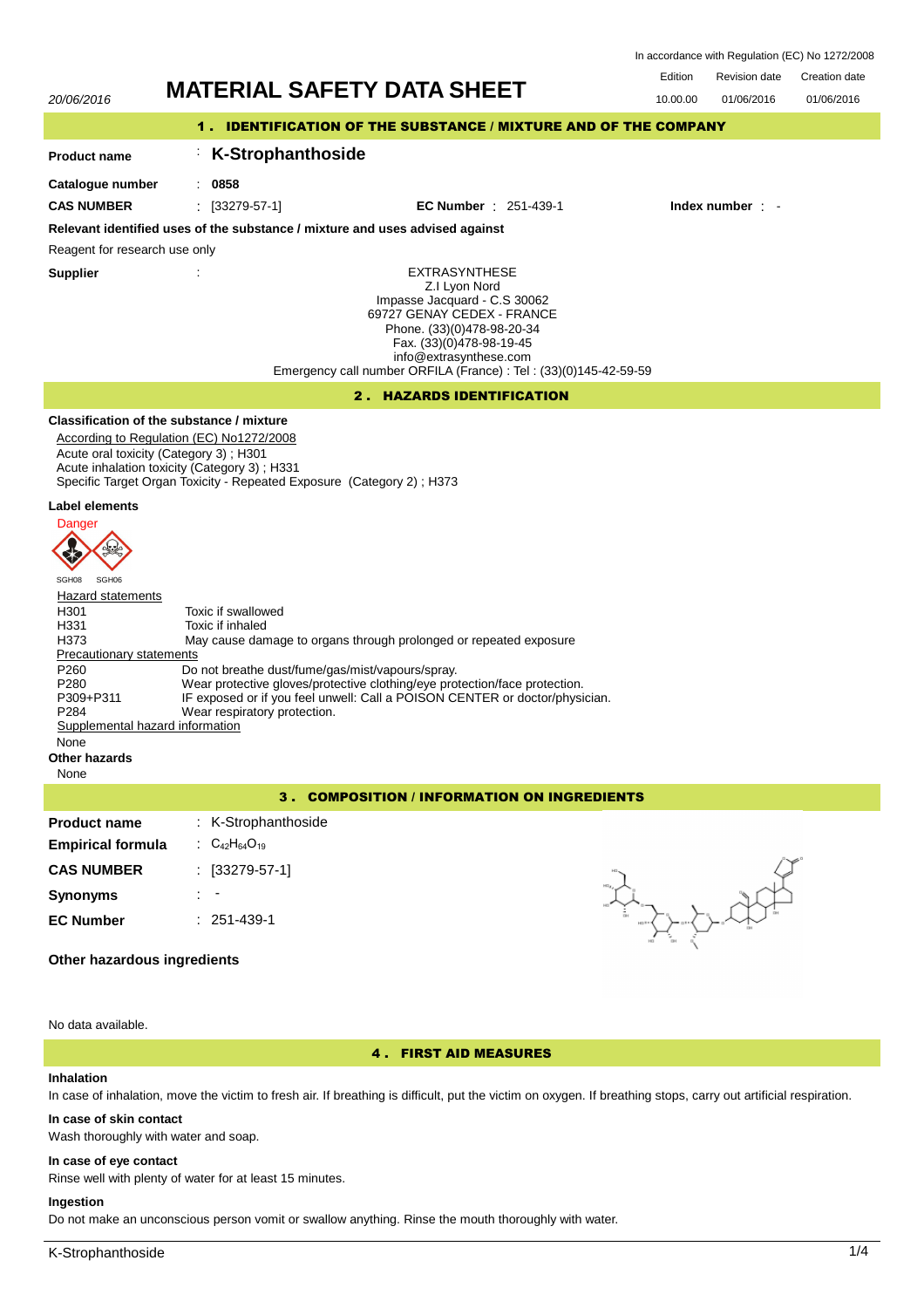#### 5 . FIRE-FIGHTING MEASURES

# **Extinguishing media**

Carbon dioxide, dry powder.

# **Special hazards arising from the substance**

Harmful/toxic vapours, carbon oxides may be released during the fire.

### **Advise for fire-fighters**

Wear an autonomous breathing apparatus and suitable protection clothing against chemical agents.

#### 6 . ACCIDENTAL RELEASE MEASURES

### **Personal precautions**

Use personal protective equipment. Evacuate the personnel from the contaminated zone. Ensure adequate ventilation.

# **Environnemental precautions**

Keeping away from drains, surface and ground waters.

### **Methods and materials for containment and cleaning up**

Clean up without creating dust and place in adapted and sealed containers for elimination. Wash the contaminated aera with water and soap. Confine washing water and dispose of it complying with the local regulations. After cleaning, quickly eliminate traces of water with a product absorbing liquids (for example : sand, sawdust, universal binder, Kieselguhr).

# 7 . HANDLING AND STORAGE

# **Precautions for safe handling**

Avoid formation of dust. Avoid contact with skin and eyes. During handling, wear suitable personal protective equipment (see section 8). Follow the normal measures for preventive fire protection.

**Specific handling** No data available.

## **Specific end use(s)**

No data available

#### **Conditions for safe storage, including any incompatibilities**

Store in a cool well-ventilated place.

Keep container tightly closed in a dry place away from light.

Store at <+8°C

# 8 . EXPOSURE CONTROL/PERSONAL PROTECTION

#### **Respiratory protection**

Wear imperatively an appropriated mask/respirator, tested and approved by standards such as NIOSH (US) or CEN (EU).

#### **Hand protection**

Handle with protective gloves. The selected gloves have to satisfy the specifications of EU Directive 89/686/EEC and the standard EN 374 derived from it.

## **Eye protection**

Wear safety glasses.

#### **Skin protection**

Wear suitable protective clothing according to the quantity and the level of activity of the substance at the workplace.

## 9 . PHYSICAL AND CHEMICAL PROPERTIES

#### **Information on basic physical and chemical properties**

| Physical state                         | $:$ Powder                      |  |
|----------------------------------------|---------------------------------|--|
| Color                                  | : White to slightly yellow      |  |
| Solubility in                          | : Ethyl alcohol (Soluble)       |  |
|                                        | : Water (Poorly soluble)        |  |
| Initial boiling point                  | : No data available.            |  |
| Flash point                            | : No data available.            |  |
| рH                                     | $\therefore$ No data available. |  |
| Partition coefficient: n-octanol/water | : No data available.            |  |
| Auto-ignition temperature              | : No data available.            |  |
| Decomposition temperature              | : No data available.            |  |
| Viscosity                              | $\therefore$ No data available. |  |
| Melting point                          | $: 185^{\circ}$ C               |  |
| Other information                      |                                 |  |
| No data available                      |                                 |  |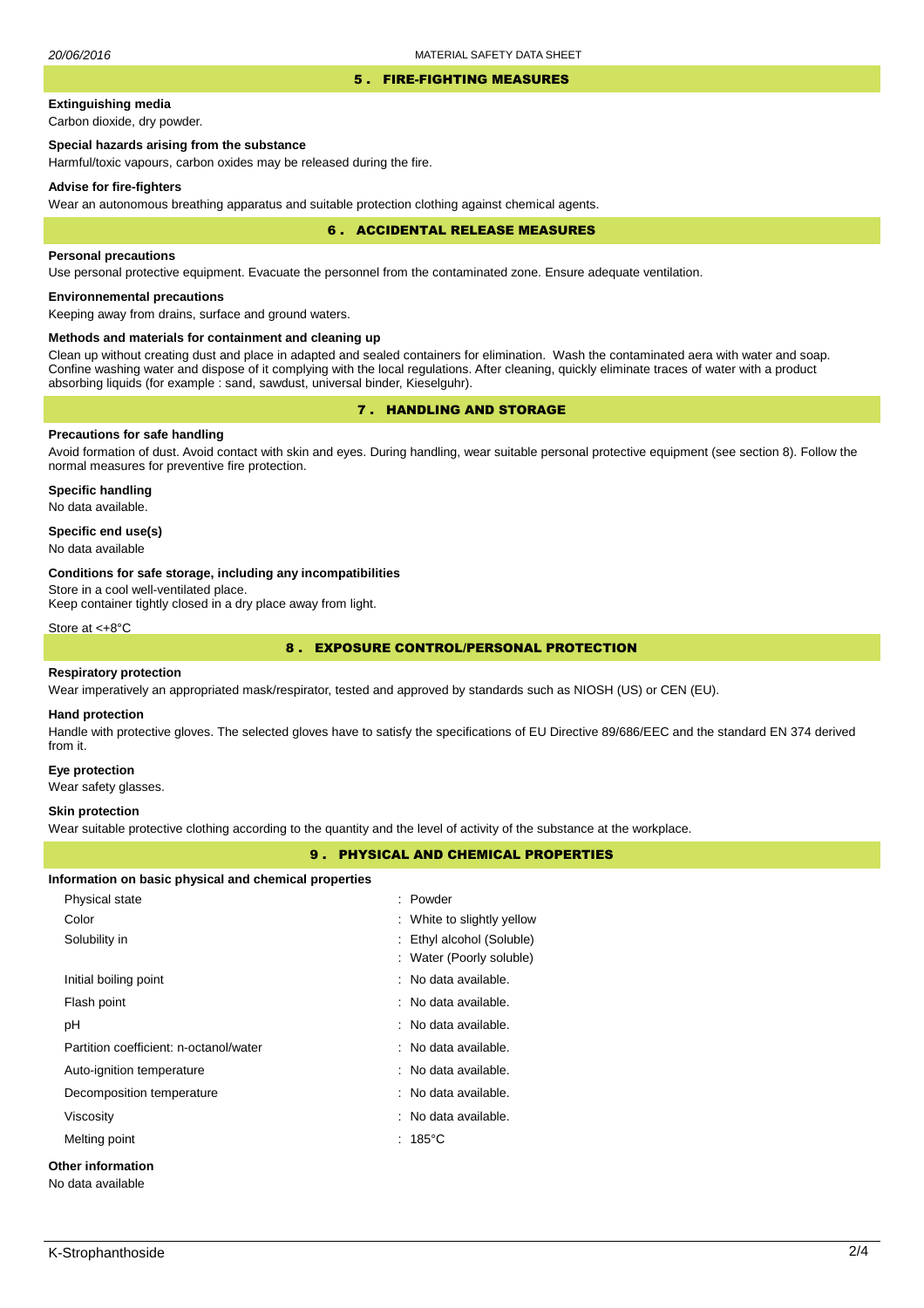### 10 . STABILITY AND REACTIVITY

#### **Reactivity**

No data available.

## **Chemical stability**

Stable under recommanded storage conditions.

#### **Possibility of hazardous reactions**

No hazardous reactions during storage and handling complying with the instructions.

**Conditions to avoid**

No data available.

**Incompatible materials**

No data available.

#### **Hazardous decomposition products**

No hazardous decomposition products if the instructions for handling and storage are respected. During high overheating of the substance or during a fire, hazardous decomposition products may be produced.

# 11 . TOXICOLOGICAL INFORMATION

## **Acute oral toxicity**

No data available.

# **Acute dermal toxicity**

No data available.

## **Acute inhalation toxicity**

No data available.

## **Skin Corrosion**

No data available.

#### **Skin Irritation**

No data available.

## **Serious Eye Damage**

No data available.

# **Eye Irritation**

No data available.

## **Respiratory Sensitisation**

No data available.

### **Skin Sensitisation**

No data available.

## **Germ Cell Mutagenicity**

No data available.

## **Carcinogenictiy**

No data available.

# **Reproductive Toxicity**

No data available.

# **Specific Target Organ Toxicity - Single Exposure**

No data available.

## **Specific Target Organ Toxicity - Repeated Exposure**

No data available.

### **Aspiration Hazard**

No data available.